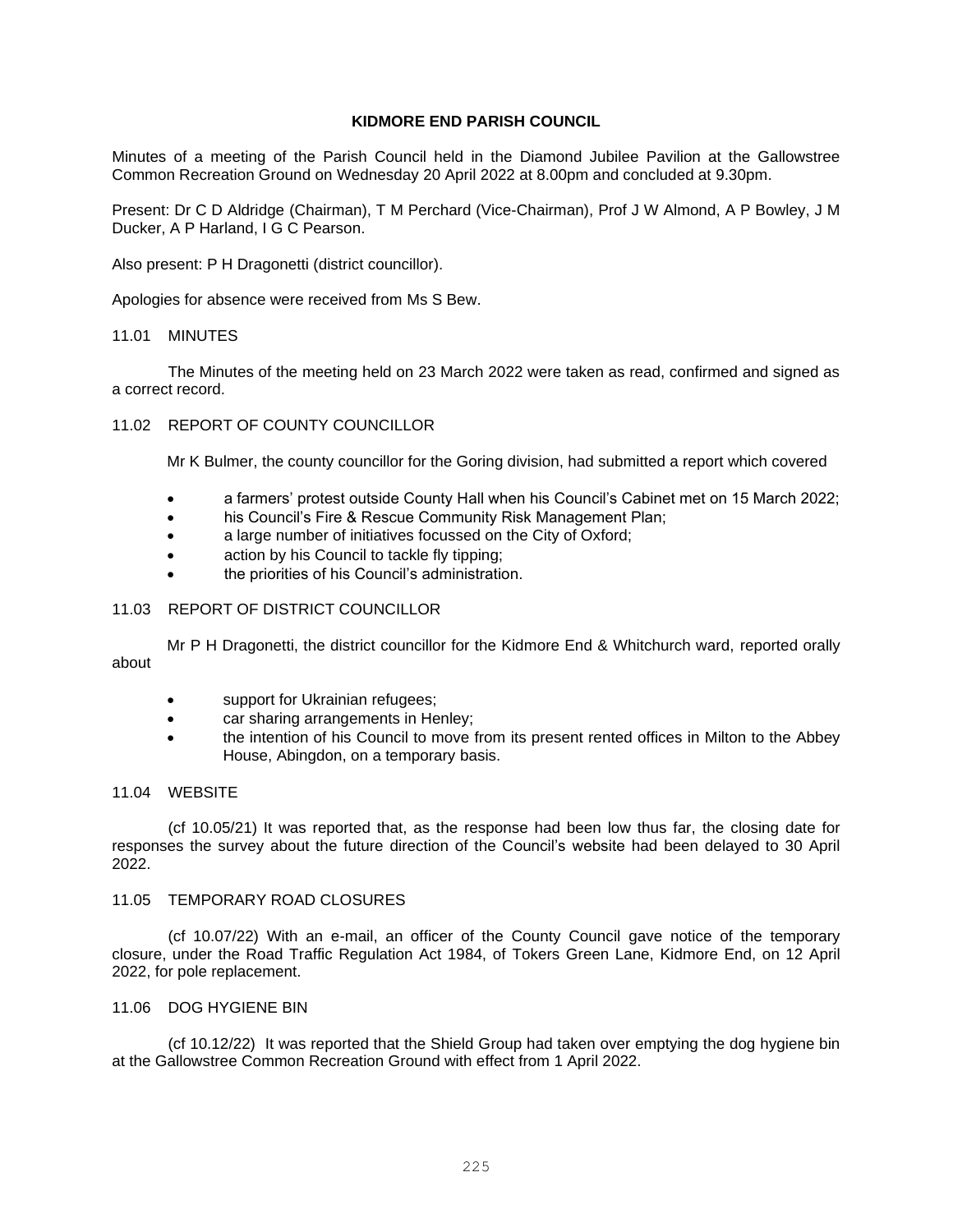## 11.07 TOKERS GREEN – 20 MPH SPEED LIMIT

(cf 10.17/22) In an e-mail, Mr R Butters of Tokers Green Lane, Tokers Green commented on the 20mph speed limit in Tokers Green and Chazey Heath, as implemented by the County Council. He cited, in particular

- the limit did not extend south in Tokers Green Lane from the property "Wachusett" to the County boundary;
- insufficient repeater signs in Tokers Green Lane;
- lack of carriageway surface markings.

RESOLVED: That the above comments be referred to the County Council.

## 11.08 CHILTERNS AREA OF OUTSTANDING NATURAL BEAUTY

(cf 10.18/22) It was reported that the inter-parish group pursuing the enlargement of the Chilterns Area of Outstanding Natural Beauty (AONB) was meeting that evening.

## 11.09 GIGACLEAR LTD

(cf 10.20/22) The Council considered a request by Gigaclear Ltd for consent to install fibre broadband equipment on land owned by the Council, at the entrance to the Gallowstree Common Recreation Ground, a matter consideration of which had been deferred at the last meeting.

RESOLVED: That consent be granted to Gigaclear Ltd to install fibre broadband equipment at the entrance to the Gallowstree Common Recreation Ground, and that the requisite network access agreement be completed by the Clerk on behalf of the Council.

## 11.10 GALLOWSTREE COMMON RECREATION GROUND

(i) Proposed storage compound

(cf 10.21/22) The Council considered a request from the Kidmore End Playing Fields Committee for approval to the creation of a fenced storage compound at the northern corner of the Gallowstree Common Recreation Ground, a matter consideration of which had been deferred at the last meeting. A plan, showing details of the proposed compound, had been circulated prior to the meeting.

RESOLVED: That the creation of a fenced storage compound at the northern corner of the Gallowstree Common Recreation Ground, as a change of use of the Ground, be approved.

(ii) Diamond Jubilee Pavilion – verandah

(cf 10.22/22) It was reported that Kidmore End Cricket Club had removed the pallets and related structures from the verandah at the Diamond Jubilee Pavilion, as requested at the last meeting.

The Council noted a letter from the President and Hon Secretary of the Club decrying the formality of the Council's decision and the apparent failure to recognise the benefit the Club brought to the Parish.

## (iii) Land adjacent to New Copse – trees

(cf 9.06/22) The Council considered the report by Ligna Consultancy Ltd following the Company's survey of the trees on the land between the Recreation Ground and New Copse.

RESOLVED: That consideration of the tree survey report be deferred to a future meeting.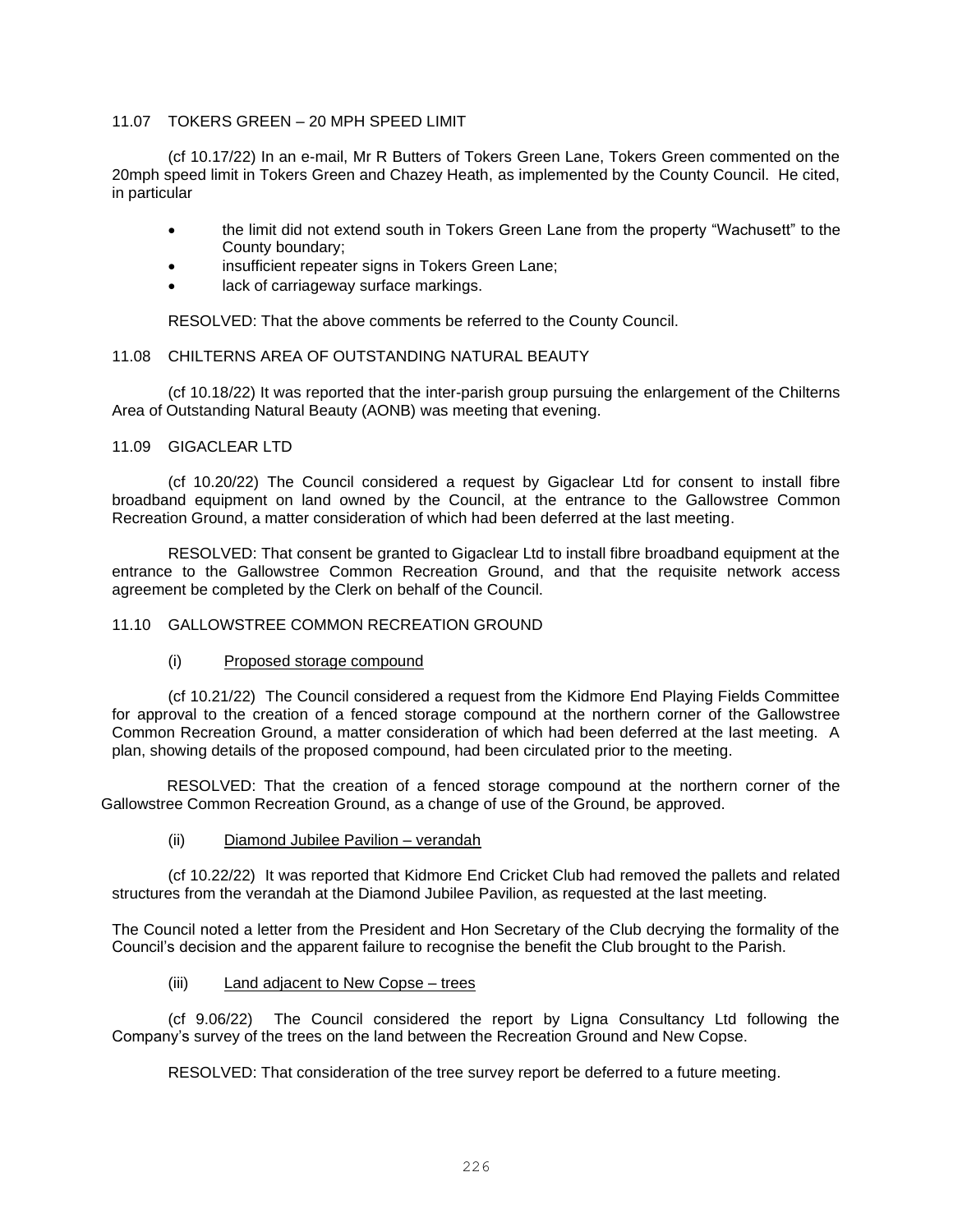## 11.11 CELEBRATIONS OF THE PLATINUM JUBILEE OF HM THE QUEEN

(cf 10.24/22) Members recalled that it had been intended to discuss the local events arranged in celebration of the Platinum Jubilee of HM the Queen at the last meeting, but time had not permitted this.

Residents of Tokers Green, together with their neighbours in Chazey Heath, would hold their customary Big Lunch as a celebration of the Platinum Jubilee at the Rokeby Recreation Ground on 4 June 2022.

A Parish-wide event would be held at the Gallowstree Common Recreation Ground on 5 June 2022. An outline was given of the various elements of the celebrations. The organisers sought authority to spend £150 on bunting for the event. First aid cover for the event was proving elusive, given the number of events nationally on that day.

RESOLVED: 1 That expenditure of up to £150 be approved for bunting for the Platinum Jubilee celebrations at Gallowstree Common.

2 That enquiries be made of the Council's insurers as to whether they would require the presence of first aid cover at the Platinum Jubilee celebrations at Gallowstree Common.

## 11.12 UKRAINIAN REFUGEES

(cf 10.25/22) It was reported that residents of Gallowstree Common were intending to accommodate 5 families displaced by the Russian invasion of Ukraine: one family had arrived, while the other 4 were awaiting clearance to come to the United Kingdom.

# 11.13 FINANCE

### (i) Balances

The Clerk reported that balances at the bank totalled £46,295.83.

## (ii) Accounts for payment

RESOLVED: That the following accounts, listed in the schedule under Financial Regulation 5.2, be approved for payment:

| Oxfordshire Association of Local Councils - Subscription             | £277.47   |
|----------------------------------------------------------------------|-----------|
| Community First Oxfordshire - Subscription                           | £70.00    |
| Oxfordshire Playing Fields Association - Subscription                | £45.00    |
| Radcot Guttering - Replacement guttering at Diamond Jubilee Pavilion |           |
| (balance)                                                            | £4.741.80 |
| Ligna Consultancy Ltd - Tree survey at Gallowstree Common Recreation |           |
| Ground                                                               | £408.00   |
| Groundwork UK – Refund of unspent grant (NDP)                        | £1,955.00 |
| R F Penfold - Salary net of Income Tax (including arrears)           | £151.50   |
| HM Revenue & Customs - Income tax deducted                           | £101.00   |

#### (iii) Budget monitoring

The Council noted a report of the Clerk showing expenditure at year-end, against the approved budget for 2021/22. The report showed an overspend of £972.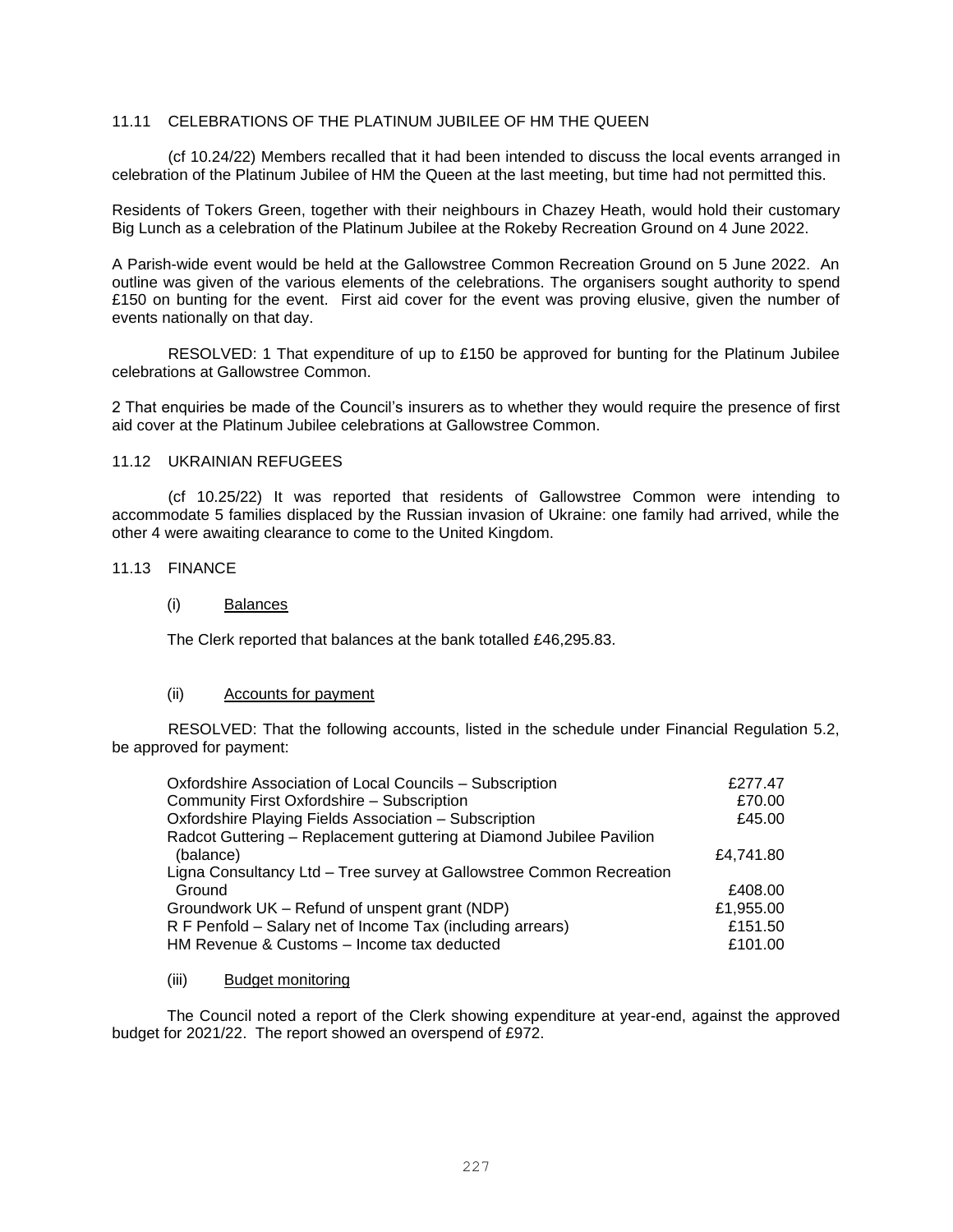## 11.14 CONSULTATION ON PLANNING MATTERS

## (i) Decisions

.

The Council noted that the applications for

demolition of existing dwelling and construction of replacement dwelling and garage at Farm Cottage, Chalkhouse Green;

side and rear extension at Felix Lodge, Wood Lane, Kidmore End

had been permitted conditionally, that the application for prior approval for barn for storing hay and equipment on land at Bishopswood Farm, Horsepond Road, Gallowstree Common [Parish of Sonning Common] had been refused and that the application for demolition of existing bungalow and garage, and construction of a new 4 bedroom dwelling at Leewood, The Hamlet, Gallowstree Common had been withdrawn.

## (ii) Action of Plans Sub-Committee

RESOLVED: That the action of the Plans Sub-Committee in respect of the following application, as set out in the register of action, be approved:

prior approval for demolition of B1c workshops and construction of 2 detached dwellings at The Piggery, Gravel Hill, Caversham.

## (iii) Application for development at Kano, Wood Lane, Kidmore End

(cf 10.14(iii)/22) The Council noted the District Council's case officer had accepted the Council's additional representations on the application for erection of a 2-storey dwelling with detached garage at Kano, Wood Lane, Kidmore End.

# (iv) Fox Heath Gardens, Cane End

(cf 10.14(iv)/22) In e-mail correspondence with Bellwood Homes Ltd, officers of the County Council advised that, the hedges and fences having been removed/moved, there were no longer any unlawful encroachments on the public highway at Fox Heath Gardens, Cane End, fronting Reading Road and Horsepond Road.

Members observed that the proposed footway link, through Fox Heath Gardens, to the bus stop had yet to be provided.

RESOLVED: That the District Council be reminded about the provision of the footway link through Fox Heath Gardens, Cane End.

# (v) Summer Cottage, Cane End – alleged unauthorised development

(cf 10.14(vi)/22) The District Council's Planning Enforcement Team had advised, by e-mail, that the dossier from a resident of Cane End on alleged unauthorised development at Summer Cottage, Cane End had been added to its file on the case.

The Vice-Chairman reported an enquiry from another resident of Cane End about Summer Cottage: he had referred them to the District Council.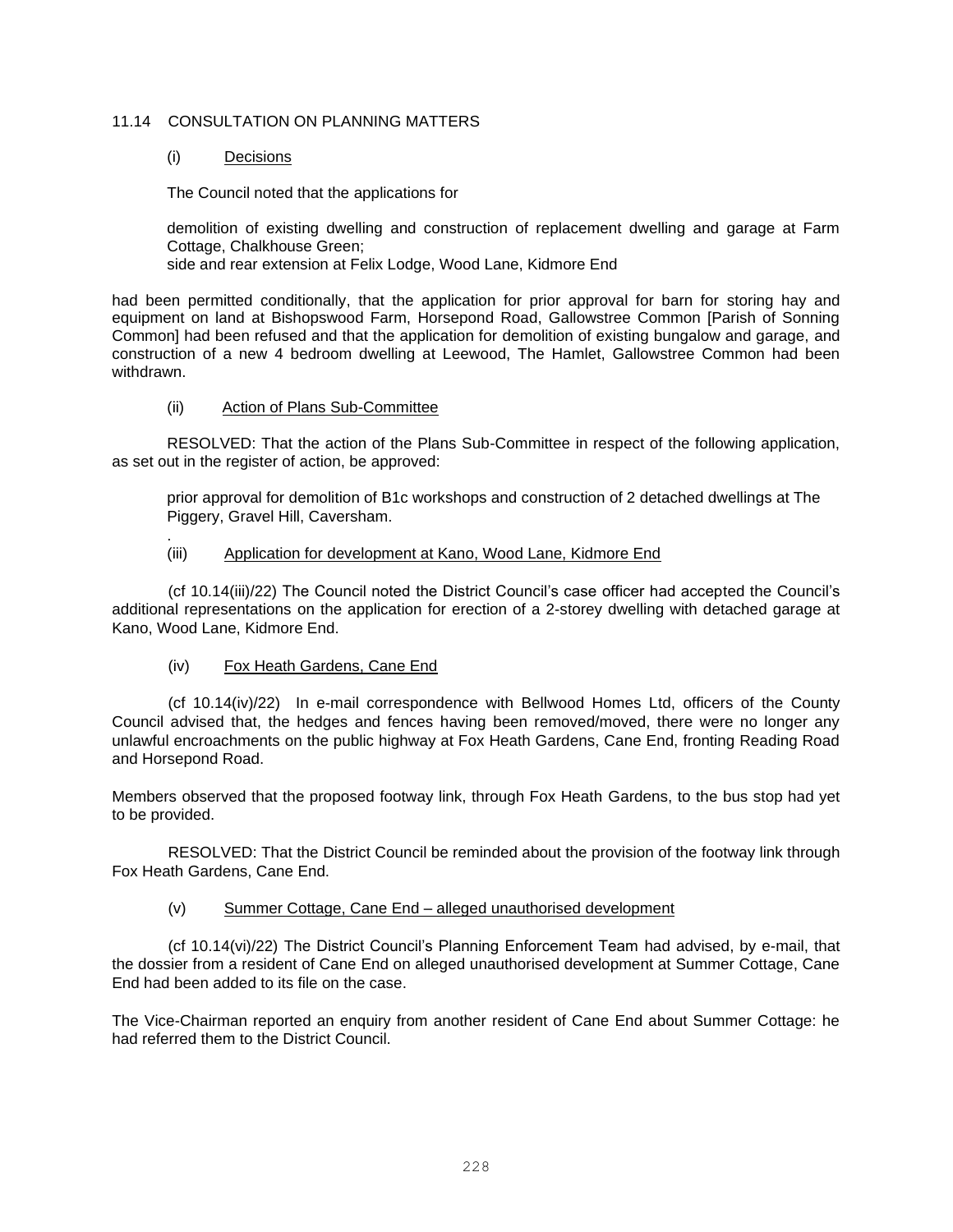## (vi) The Piggery, Gravel Hill, Emmer Green

(cf 10.14(vii)/22) The Council noted that the District Council had sought views on the application claiming that the demolition of the existing workshops and erection of 2 detached dwellings at the Piggery, Gravel Hill, Emmer Green was permitted development (see Minute 11.14(ii) above).

## (vii) Chambers Copse, Kidmore End Road, Chalkhouse Green - possible development

(cf 6.13(iii)/21) By letter, the Head of Planning of the District Council advised that he was processing a notification seeking a determination by his Council whether proposed development at Chambers Copse, Kidmore End Road, Emmer Green - change of use of 2 agricultural buildings into 3 dwellings - would require prior approval to proceed under permitted development rights. The District Council had to determine whether there was no highway, transport, noise, contamination or flooding impacts or risks. If prior approval was refused, the applicant could appeal against that decision to the Secretary of State.

The District Council had to serve notice, under the prior notification procedure, on adjoining owners or occupiers. The District Council was unable to take into account any comments on the notification from the Parish Council.

## (viii) Oakridge Farm, Wood Lane, Kidmore End – alleged unauthorised development

(cf 6.11(iii)/20)The Chairman reported that she had received oral representations that the recently constructed garage/workshop building at Oakridge Farm, Wood Lane, Kidmore End was equipped with cooking and sanitary/washing facilities.

RESOLVED: That the District Council be alerted to the above observations about the facilities in the garage/workshop at Oakridge Farm, Wood Lane, Kidmore End.

# (ix) Reading Golf Club

(cf 10.14(viii)/22) It was noted that the Secretary of Sate for Levelling Up, Housing and Community had not called-in the planning application for the development of that part of the Reading Golf Club course within the Borough of Reading.

## 11.15 OXFORDSHIRE ASSOCIATION OF LOCAL COUNCILS

The Council noted an update for members published by the Oxfordshire Association of Local Councils in March 2022, with particular reference to the paragraph on charity training.

The Chairman encouraged the Plans Sub-Committee to become familiar with recent and imminent changes to the planning system.

## 11.16 ETHICAL STANDARDS

The Monitoring Officer of the District Council advised, in an e-mail, that the Government had not accepted a large proportion of the recommendations of the Committee for Standards in Public Life, following the latter's review of ethical standards, in 2019. That said, all principal authorities in the County were being recommended to adopt a new code of conduct based on the model produced by the Local Government Association. The code would have more detailed advice about disclosure of interests. Parish councils would be invited to adopt the code, in order to secure consistency across the County.

## 11.17 VIRTUAL MEETINGS

In an e-mail, the County Officer of the Oxfordshire Association of Local Councils recalled that, at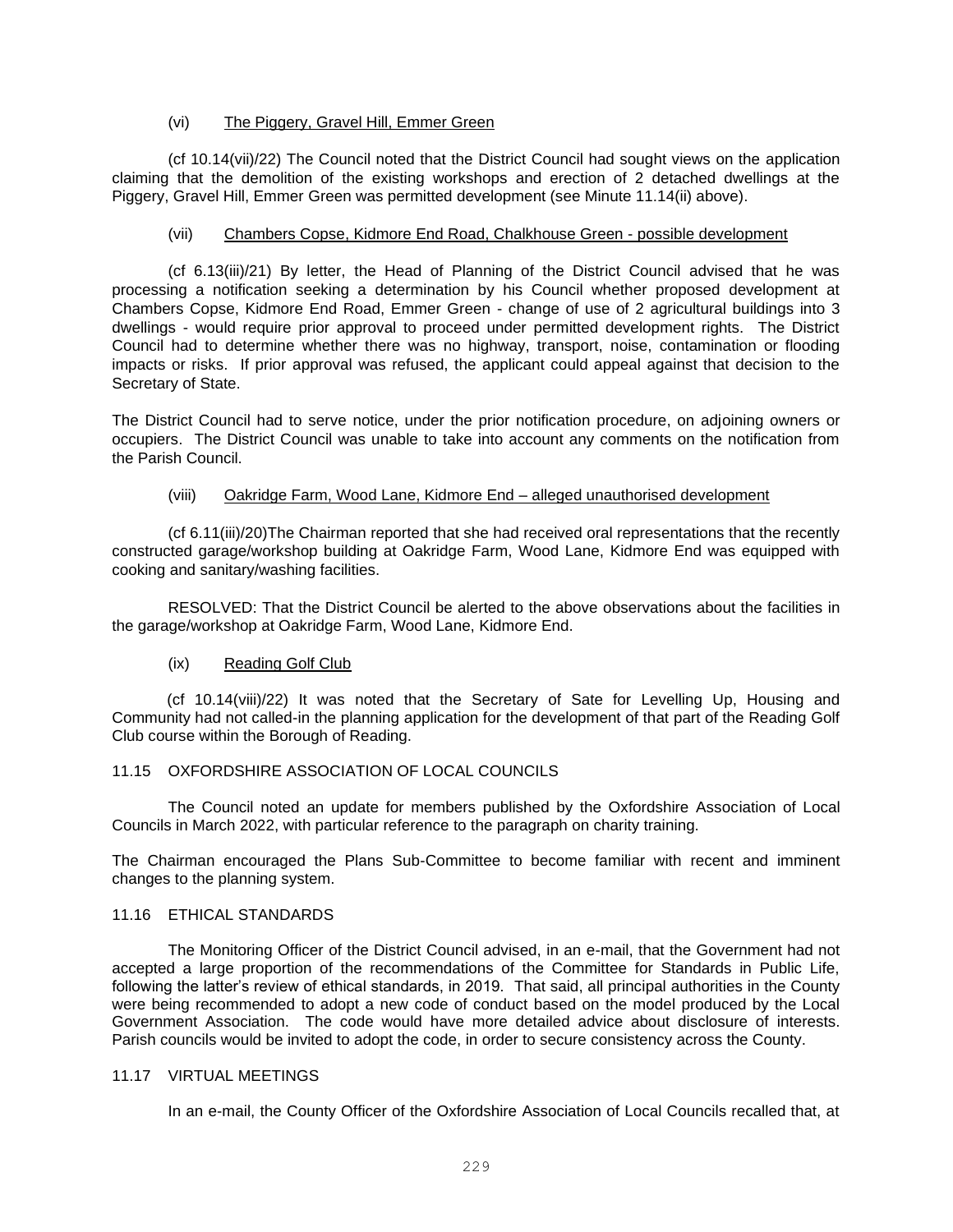the Q & A for Council Chairmen on 5 April 2022, she had been asked to draft a template letter to enable councils to write to their Members of Parliament requesting the latter to support legislation to make virtual meetings lawful for parish councils. She attached a template to her e-mail.

RESOLVED: That John Howell MP be requested to support legislation to enable parish councils lawfully to take decisions at virtual as well as, rather than solely in-person, meetings.

### 11.18 MEMBERSHIP OF THE COUNCIL

The Council was reminded that there was a vacancy for the office of parish councillor.

Mr D P Malaperiman of Chalkhouse Green Road, Kidmore End had, by e-mail, provided some biographical details, which details had been circulated to each Member, in support of his interest in serving as a councillor.

RESOLVED: That Mr D P Malaperiman be co-opted, in accordance with Section 89 of the Local Government Act 1972, to fill the vacancy for the office of parish councillor caused by the resignation of Mr A Whyles.

## 11.19 NEIGHBOURHOOD DEVELOPMENT PLAN STEERING GROUP

The Council noted a report  $(21/22 - 29)$  by Ms S M Biggs, on behalf of the Neighbourhood Development Plan Steering Group.

## 11.20 KIDMORE END PLAYING FIELDS COMMITTEE

It was noted that the Kidmore End Playing Fields Committee had not met since the last meeting of the Council.

#### 11.21 STANDING ORDERS SUB-COMMITTEE

(cf 4.09/21) The Council considered the minutes of a meeting, held on 12 April 2022, of the Sub-Committee established in September 2021 to advise on the adoption of alternative wordings in the model standing orders published by the National Association of Local Councils.

RESOLVED: That the Standing Orders set out in the Appendix to the minutes of the Sub-Committee be adopted with effect from 1 May 2022.

# 11.22 TOKERS GREEN POND

(cf 8.03/22) By e-mail to the Chairman, Mr I Beale of Tokers Green Lane, Tokers Green, on behalf of residents of Tokers Green, sought permission to site a second bench on the green at Tokers Green, between Dysons Wood Lane and the pond, facing the pond, the bench to be acquired at the expense of the Council. A plan showing the location of the bench had been circulated.

RESOLVED: That consent be given for the purchase and installation of a bench on the green between Dysons Wood Lane and the pond at Tokers Green, facing the pond.

#### 11.23 BENCHES AND PICNIC TABLES

The Chairman referred to a source of benches and picnic tables made from recycled plastic. Comment was made about the condition of one of the picnic tables at the Kidmore End Play Area.